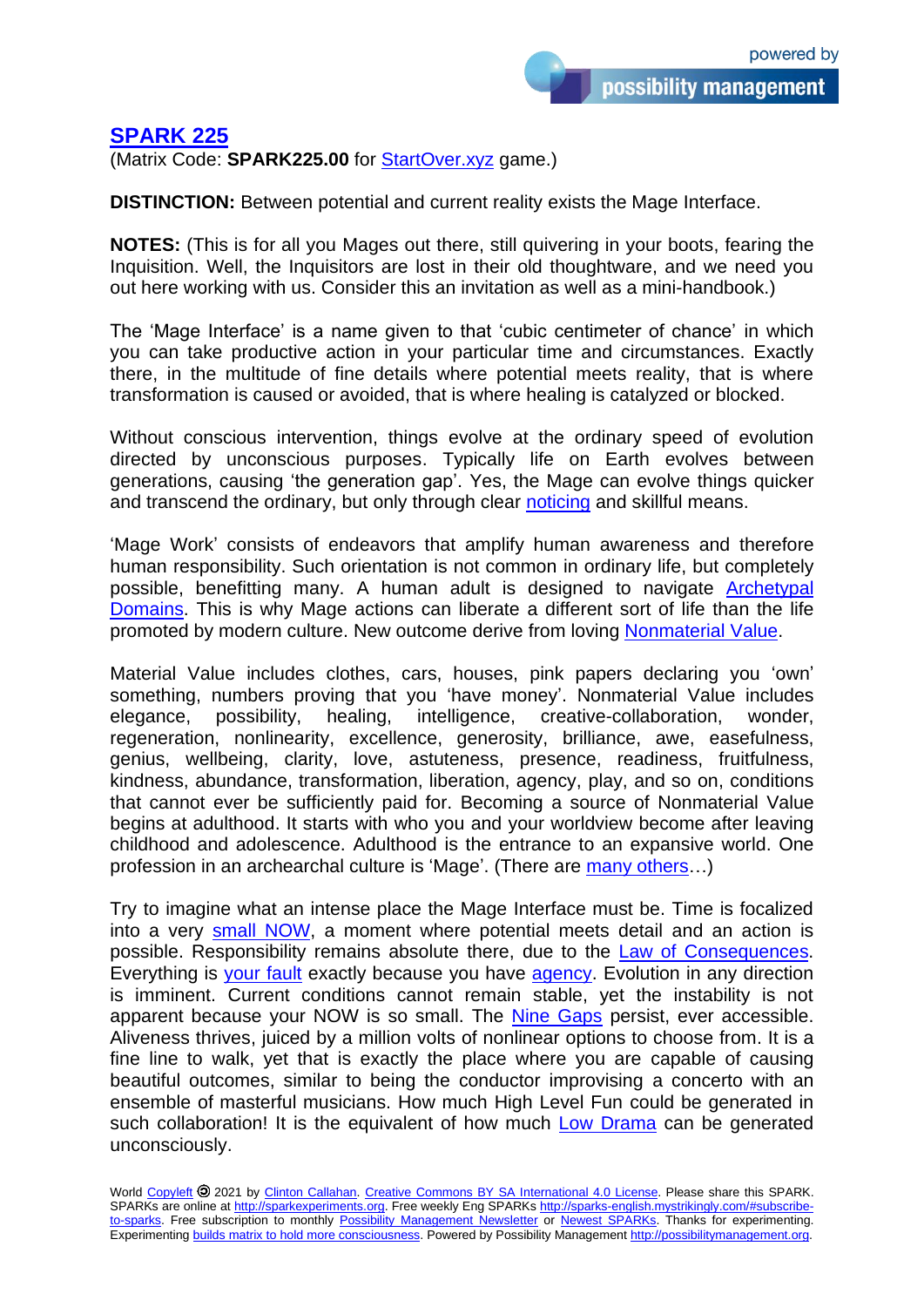At this thin but resilient Mage Interface any decision can be made, but only some can be implemented in reality, and only a few of those have valuable impact. The Interface provides the circuitry where Bright Principles and your Archetypal Lineage provide intelligence and energy to discern what is needed in a world that is what it is.

Tools that function at the Mage Interface are your [Center,](http://becomecentered.mystrikingly.com/) [Grounding Cord,](http://becomegrounded.mystrikingly.com/) and [Bubble,](http://yourbubbleofspace.mystrikingly.com/) your [Attention,](http://yourattention.mystrikingly.com/) your [Split Attention,](http://splityourattention.mystrikingly.com/) your [Purpose,](http://purposesniffer.mystrikingly.com/) your [Conscious Will,](http://consciouswill.mystrikingly.com/) your [Conscious Intention,](http://intention.mystrikingly.com/) your [Point Of Origin,](http://pointoforigin.mystrikingly.com/) your [Transformed Gremlin,](http://gremlintransformation.mystrikingly.com/) your [Decontaminated Adult Ego,](http://decontaminations.mystrikingly.com/) and the energetic tools from your [Possibilitator](http://13tools.mystrikingly.com/) Toolbelt.

Forces that delete your ability to work at the Mage Interface are [reasons,](http://reasons.mystrikingly.com/) [fantasy](http://fantasyworlds.mystrikingly.com/)  [worlds,](http://fantasyworlds.mystrikingly.com/) [prejudices,](http://prejudices.mystrikingly.com/) [projections,](http://projections.mystrikingly.com/) [assumptions,](http://assumptions.mystrikingly.com/) [conclusions,](http://conclusions.mystrikingly.com/) [expectations,](http://expectations.mystrikingly.com/) [positionality,](http://positionality.mystrikingly.com/) [judgements,](http://judgements.mystrikingly.com/) [beliefs,](http://beliefs.mystrikingly.com/) [stories,](http://storyworld.mystrikingly.com/) [resentment,](http://resentment.mystrikingly.com/) [reactivity,](http://reactivity.mystrikingly.com/) [revenge,](http://revenge.mystrikingly.com/) being [hooked,](http://becomeunhookable.mystrikingly.com/) etc.

Subtle gestures that have creation power at the Mage Interface include mood, tone, emphasis, timing, [Noticing](http://noticing.mystrikingly.com/) which body needs what, [Resonance Field,](http://resonancefield.mystrikingly.com/) [Scanning](http://scanning.mystrikingly.com/) for [Matrix,](http://buildmatrix.mystrikingly.com/) conscious Gremlin rule-breaking, [Unreasonableness,](http://gounreasonable.mystrikingly.com/) and [Nonlinearity,](http://gononlinear.mystrikingly.com/) [appreciation,](http://declaring.mystrikingly.com/) who consciously or unconsciously Takes [A Stand](http://takeastand.mystrikingly.com/) for what, etc.

Procedures that are effective at the Mage Interface include: [Memetic Engineering,](http://memeticengineering.mystrikingly.com/) Sewing Up [Brain Splits,](http://brainsplits.mystrikingly.com/) Bypassing [Mind Machines,](http://mindmachine.mystrikingly.com/) [Rewiring Fear,](http://selfsurgery.mystrikingly.com/) Removing [Energetic Blocks,](http://energeticblock.mystrikingly.com/) Retrieving Parts Of [Your Being,](http://yourbeing.mystrikingly.com/) [Morphing,](http://morph.mystrikingly.com/) [Shifting Identity,](http://shiftidentity.mystrikingly.com/) detecting **Bullshit, [Questing,](http://yourquest.mystrikingly.com/) Navigating Space**, landing **Distinctions** in the Space, using the intelligence of [Low Level Feelings,](http://numbnessbar.mystrikingly.com/) Pulling [The Rug Out,](http://pulltherugout.mystrikingly.com/) [As-Ising,](http://asisprocess.mystrikingly.com/) etc.

## **EXPERIMENTS:**

**Matrix Code SPARK225.01 CHOOSE TO IMPROVISE** The self that you built as a child produces a certain result. If you want to keep that result, do not do this Experiment. Adulthood emerges through ongoingly starting [over again from the](http://phoenixprocess.mystrikingly.com/)  [beginning.](http://phoenixprocess.mystrikingly.com/) If this does not excite you, then Transformation does not excite you. Mage Work is a transformational [Path.](http://path.mystrikingly.com/) There are plenty of other paths. Being afraid of starting over again from [Nothing](http://nothingness.mystrikingly.com/) is a sign of not really living. Trying to know what to do is pointless. Anybody who 'knows what to do' is not grounded in reality, because, in reality, nobody knows what to do. Saying or thinking, "*I don't know what to do*," indicates unconscious fear of [Improvising.](http://improvise.mystrikingly.com/) This Experiment is to do the [EHP](http://ehpdojo.mystrikingly.com/) that transforms your fear of not knowing into creating options for improvising. Make it your practice to not say the first thing you think of, but instead to **Speak From The** [Unknown](http://speakfromtheunknown.mystrikingly.com/) and say the second or third thing. Realize that it is all improvisation.

**Matrix Code SPARK225.02 LET YOUR PRETENDING CRASH** If you pretend to be one thing but you actually are something else, then you cannot open yourself for connection with other Beings, or with the Mage Interface. By keeping up the show, your heart starves for connection and your soul starves for adventure. If you let down your wall, they will see that you are fake. You have to keep the show going. It is a trap. The only way out is annihilation. This is the way of the Mage. That which burns is not real. This experiment is to [Become Authentic.](http://becomeauthentic.mystrikingly.com/) Meet with your [Team](http://yourteams.mystrikingly.com/) and each week ask for [feedback](http://gobeepshiftgo.mystrikingly.com/) and one new [Practice](http://remindingfactor.mystrikingly.com/) to become authentic.

**Matrix Code SPARK225.03 IDENTIFY YOUR FEAR OF THE MAGE INTERFACE**  You have internal conditions that block you from finding and working with the Mage Interface. Most of these can be bypassed by Decontaminating your Adult Ego State.